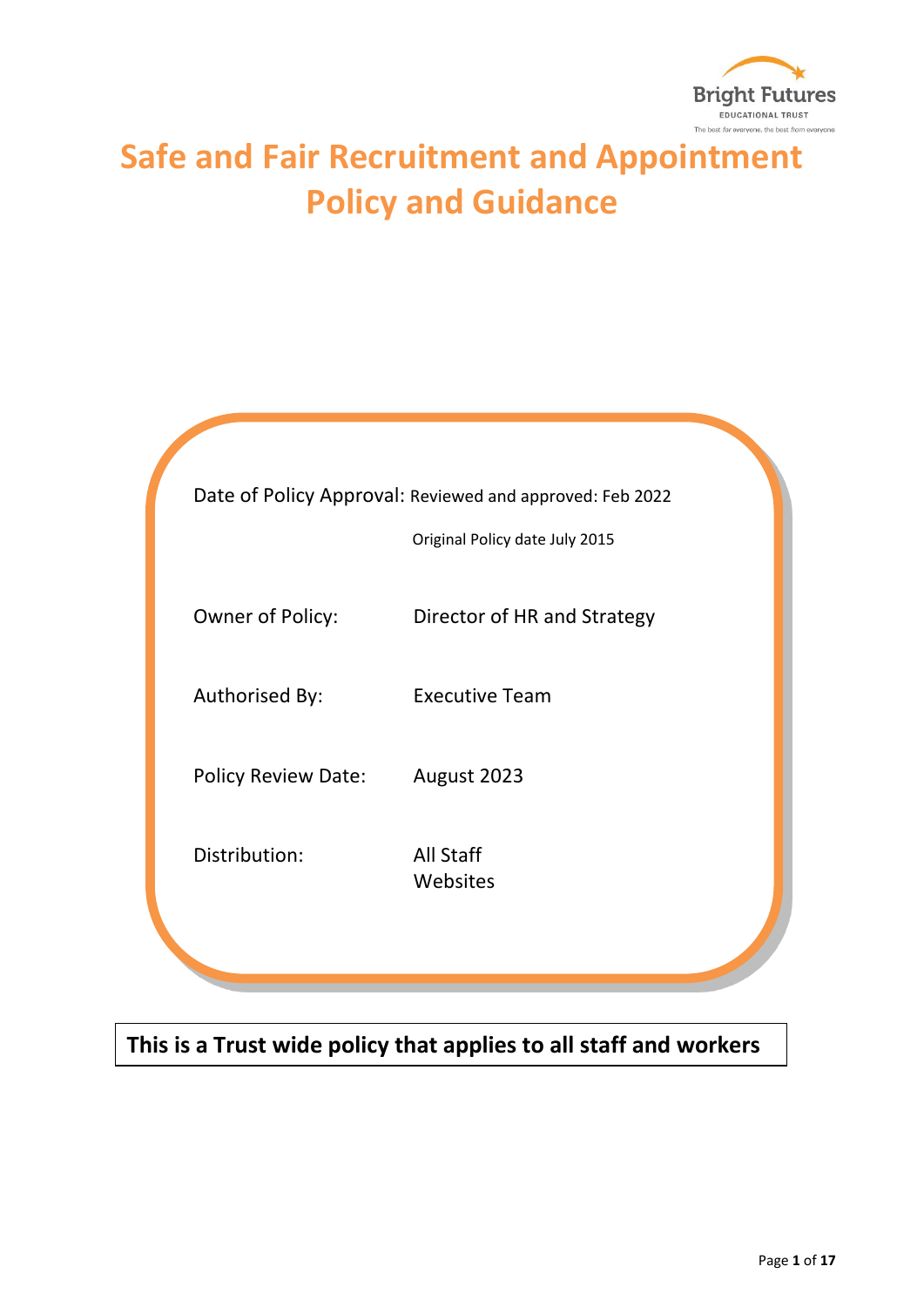

# **Contents**

| <b>Title</b>                                                      | Page           |
|-------------------------------------------------------------------|----------------|
| What is the Policy for?                                           | 3              |
| Who is the policy for?                                            | 3              |
| Our Equality, Diversity and Inclusion commitment -recruitment and | $\overline{3}$ |
| selection                                                         |                |
| Roles and Responsibilities                                        | 4              |
| Delegation of Appointments and Selection Panels                   | 4              |
| <b>Regulated Activity</b>                                         | 5              |
| The Recruitment Procedure                                         |                |
| Advertising<br>А.                                                 | 5              |
| Recruitment of staff from overseas<br>В.                          | 6              |
| Shortlisting<br>C.                                                | 6              |
| References<br>D.                                                  | 6              |
| Interview and selection<br>Ε.                                     | 7              |
| Pre-employment checks<br>F.                                       | 8              |
| G. Disclosure and Barring Service (DBS)                           | 11             |
| Disqualification under the Childcare Act<br>Н.                    | 12             |
| Record Retention/Data Protection                                  | 12             |
| The Single Central Record (SCR)                                   | 13             |
| Probationary period                                               | 14             |
| Induction                                                         | 14             |
| Adults working with us who are not directly employed by the Trust | $14 - 16$      |
| <b>Further Information</b>                                        | 16             |
| Appendix 1: Avoiding bias in the selection decision making        | 17             |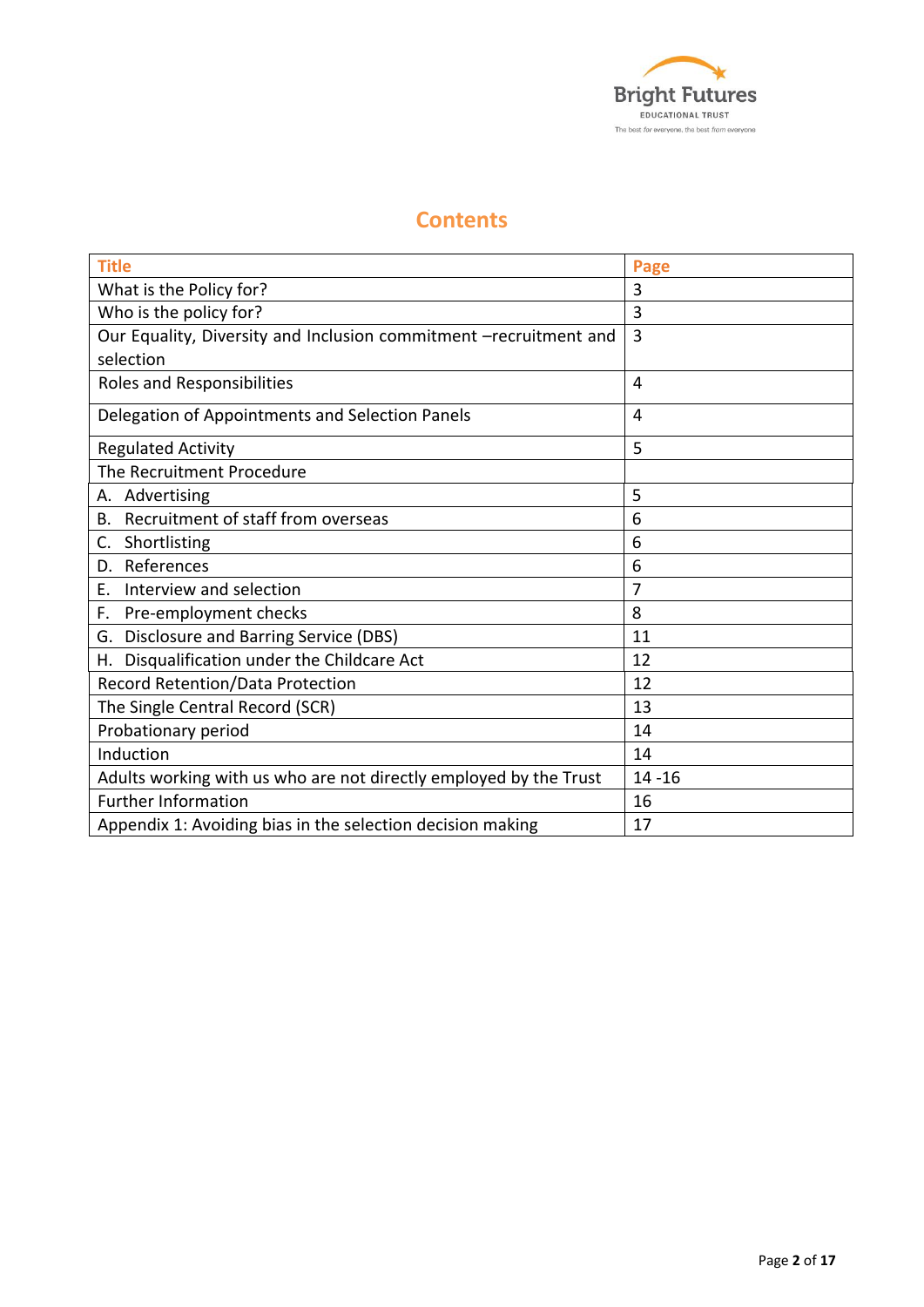

# **Safe and Fair Recruitment and Appointment Policy**

Bright Futures Educational Trust's (the Trust) Strategy underpins all aspects of this policy and the way in which it will be applied. These elements are:

- Our vision, the best *for* everyone and the best *from* everyone;
- Two of our values; Integrity: We do the right things for the right reasons and Passion: We take responsibility, work hard and have high aspirations;
- Six of our commitments: Collaboration and strong relationships; supportive, challenging and fair; strong governance and accountability, united behind decisions: effective communication and equality, diversity and inclusion.

# **What is the Policy for?**

The over-arching purpose of this Policy is to:

- To create and maintain a culture of safer recruitment
- Promote equality, diversity and inclusion in our recruitment and selection practices, including enabling the rigorous and unbiased appointment of staff
- To ensure that recruitment and selection policies are legally compliant and follow best practice in terms of employment, safeguarding and equal opportunities
- To provide systems and procedures for safe practice in recruitment, in order to safeguard and promote the welfare of all, and particularly children and young people
- To ensure the best staff available are appointed and deployed in the most effective way to the benefit of our students, staff and communities

# **Who is the Policy for?**

The policy applies to all staff employed by Bright Futures Educational Trust (The Trust), as well as Members, Board Trustees and academy local governors.

# **Our Equality, Diversity and Inclusion commitment –recruitment and selection**

Bright Futures is committed to providing equal opportunity in recruitment and employment to all individuals. We will consider candidates without regard to race, ethnicity, gender, religion, sexual orientation and identity, national origin, age, military or veteran status, disability or any other legally protected status; and without discrimination based on socioeconomic, marital, parental or caregiving status, or any of the previously listed characteristics or statuses.

We value the diversity of our staff and reject any form of harassment, discrimination or victimisation. Our vision is: 'the best for everyone, the best from everyone'. To achieve this, we create and maintain a work environment and culture where people from different backgrounds, and with varying lifestyles, interests,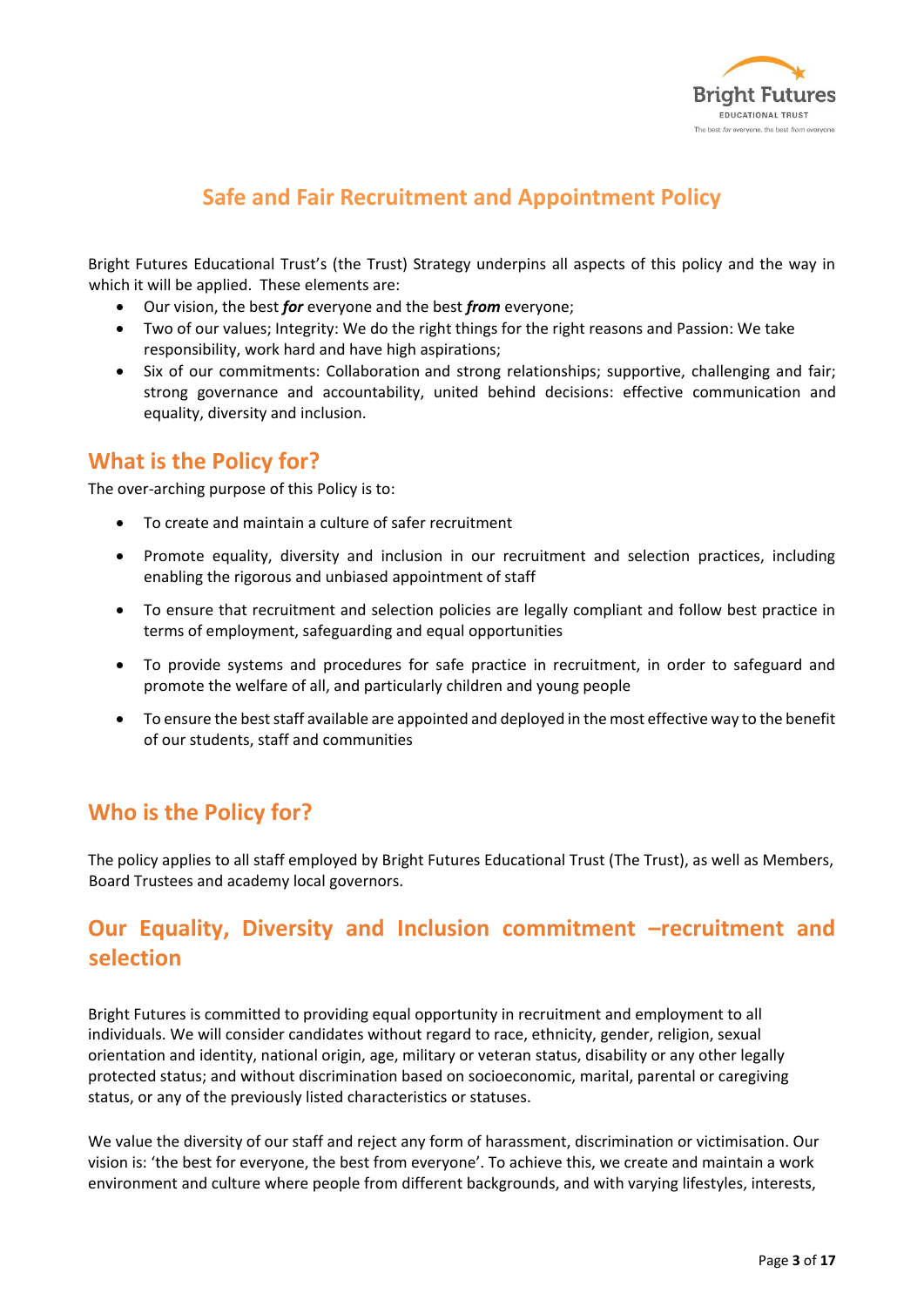

opinions and responsibilities, treat each other with dignity and respect. It is a climate in which our staff feel safe and are inspired and motivated to be their best.

Our trust is dedicated to sustaining and promoting diversity with respect to recruitment, promotion, training and general treatment during employment. We are actively seeking to extend the diversity of our staff.

We aim to ensure that our recruitment processes set up all candidates for success. At interview our aim is to provide a positive experience. We don't want to catch anyone out, but rather to provide the opportunity for all candidates to be themselves and show us what they are capable of.

### **Roles and Responsibilities**

**The Principals/Heads of School and other senior leaders** involved in recruitment will:

- Ensure that each academy operates safe, fair recruitment and selection procedures which are regularly reviewed and up-dated to reflect any changes in Trust policy, legislation and statutory guidance;
- Ensure that all appropriate checks are carried out on staff and volunteers in the academy;
- Monitor the compliance of any contractors and agencies used by the academy;
- Promote the safety and wellbeing of children and young people at every stage of this process.
- Ensure the appropriate staff have completed the safer recruitment training and that the training is updated every two years.

#### **Bright Futures Educational Trust** will:

- Ensure that the relevant policies and procedures are up to date, support best practice and promote equality, diversity and inclusion
- Through various audit and review procedures, ensure that all academies within the Trust follow the guidance set out in this policy;
- Ensure the safe and fair recruitment and selection of all leadership positions equivalent to assistant vice principal and above.

The **local governing body** of each academy will:

• Through reporting received from the senior leadership team and occasional audits, monitor the academy's compliance with this policy.

#### **Delegation of Appointments and Selection Panels**

The Trust's Delegation Framework gives authority to the Principal/Head of School to offer employment for all posts in the academy below Assistant Vice Principal (AVP). The Principal/Head will therefore have the authority to advertise, select and appoint to all positions within their academy below the post of AVP.

Positions within the academy of AVP or above will be Trust appointments and the Trust's Director of HR and Strategy and/or Director of Education will work in conjunction with the Principal and the local governing body to advertise, select and appoint in to such posts.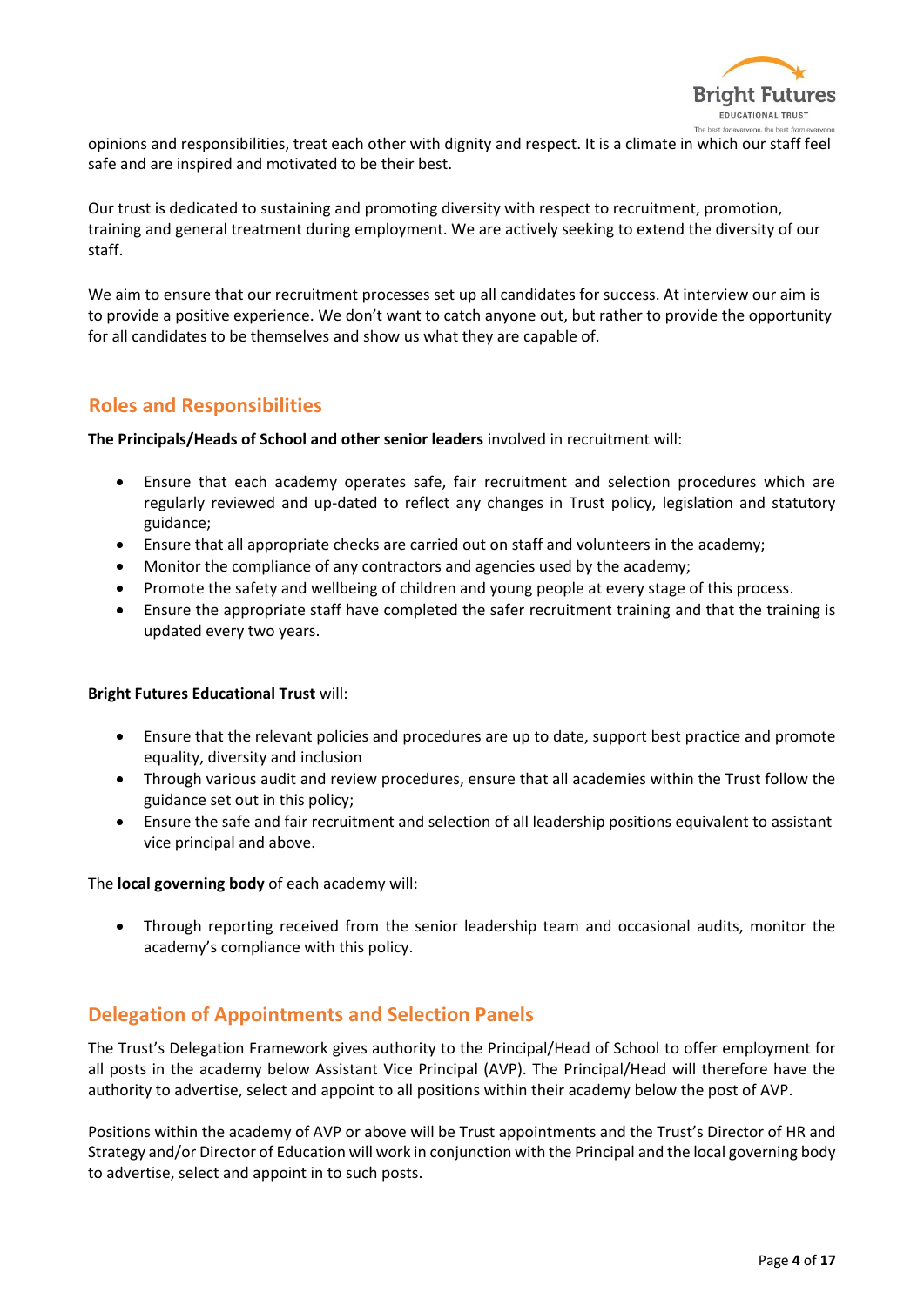

Selection panels will comprise a minimum of two people. In accordance with the statutory requirement, every selection panel will have at least one member who has undertaken Safer Recruitment Training. It is expected that safer recruitment training will be refreshed every two years.

## **Regulated Activity**

In accordance with Keeping Children Safe in Education (KCSIE 2021) regulations there are legal requirements that the Trust must undertake when appointing individuals who engage in regulated activity relating to children. This includes ensuring the correct pre-appointment and level of DBS checks are carried out and the recording of these on the academy or Central Trust Single Central Register as appropriate.

A person will be engaging in regulated activity with children if, as a result of their work, they:

a) will be responsible, on a regular basis in a school or college, for teaching, training instructing, caring for or supervising children

b) will be working on a regular basis in a specified establishment, such as a school, for or in connection with the purposes of the establishment, **where the work gives opportunity for contact with children;** (this does not include work done by supervised volunteers)

c) engage in intimate or personal care or healthcare or any overnight activity, even if this happens only once.

Work under a) and b) is regulated activity if undertaken regularly defined as carrying out the activity by the same person at least once per week or on 4 or more days in any period of 30 days.

### **The Recruitment Procedure**

#### **A. Advertising**

- 1. Before an advertisement is placed, all relevant documentation i.e. job description, person specification will be in place. These should be reviewed before an advert is placed to ensure that the content and requirements are valid, non-discriminatory and up to date.
- 2. All advertisements of any position, wherever they are published will include the following safeguarding statement:

 *"Bright Futures Educational Trust is committed to safeguarding and promoting the welfare of children and young people and we expect all staff and volunteers to share this commitment. This post is exempt from the Rehabilitation of Offenders Act 1974; pre-employment checks will be carried out and references will be sought for shortlisted candidates and successful candidates will be subject to an enhanced DBS check and other relevant checks with statutory bodies."* 

- 3. **P**lace a positive statement about flexible working in the advert and or information pack, for example "Flexible working will be considered, please ask at interview".
- 4. In addition, all relevant documentation, including the job description and person specification will make specific reference to the statement at point 2 and 3.
- 5. To ensure equality of opportunity, each academy will advertise all vacant positions to encourage as wide a field of candidates as possible; normally this will entail an external advertisement. However, where there is a reasonable expectation that there are sufficient qualified internal candidates or where staff are at risk of redundancy, an internal advertisement will be considered. In addition, where a temporary post and or temporary TLR opportunity is being made permanent and the original temporary position was advertised, it may be appropriate to appoint the temporary post holder.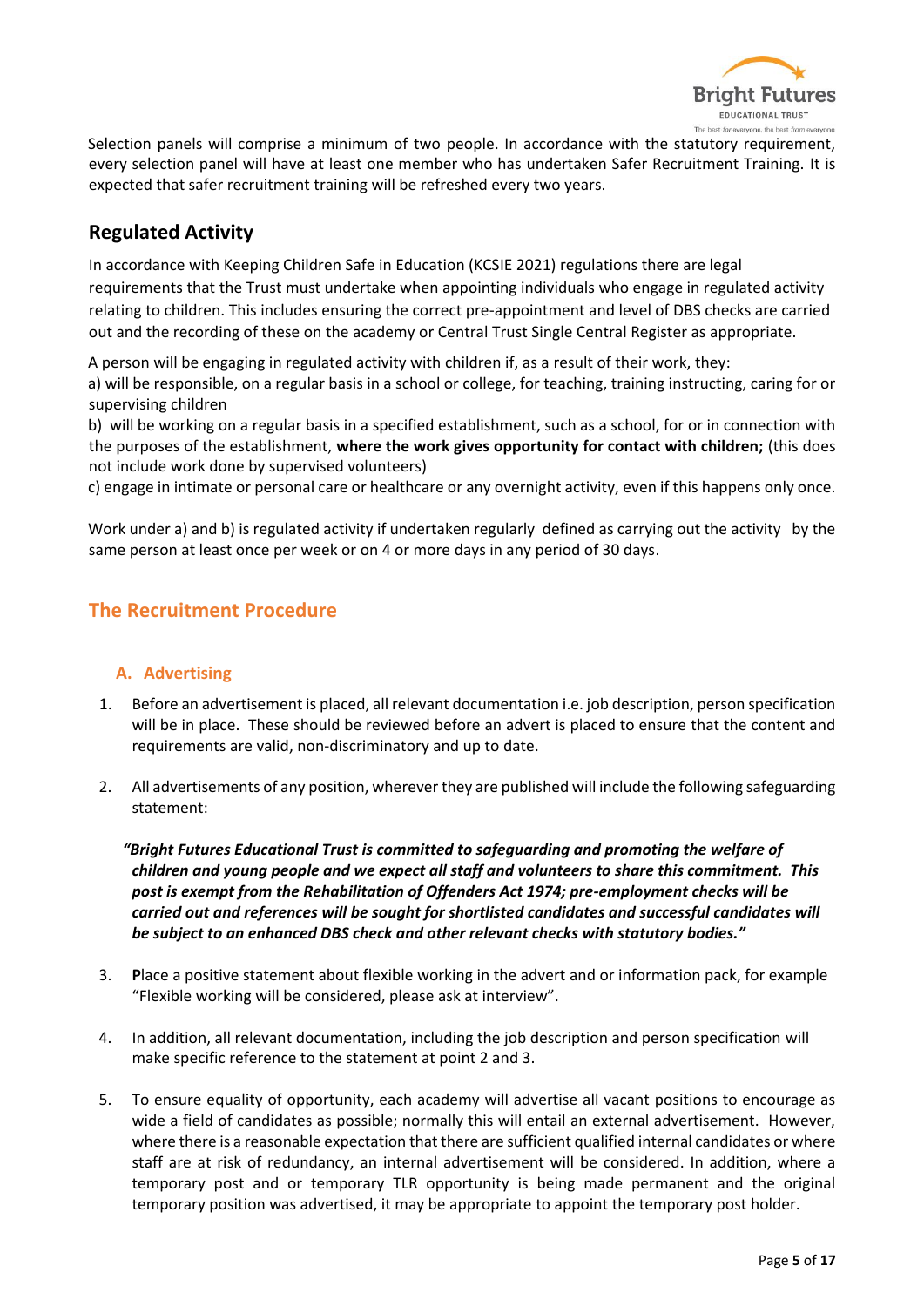

- 6. Posts will be advertised on the academy website, the Trust website, the government's teaching vacancies website where appropriate (associate staff posts can also be advertised on this site): [Gov Teaching](https://teaching-vacancies.service.gov.uk/?gclid=EAIaIQobChMIl9HpwJW37gIVQWHmCh0ziQDCEAAYASAAEgKDu_D_BwE&gclsrc=aw.ds)  [Vacancies](https://teaching-vacancies.service.gov.uk/?gclid=EAIaIQobChMIl9HpwJW37gIVQWHmCh0ziQDCEAAYASAAEgKDu_D_BwE&gclsrc=aw.ds) and in other relevant publications/bulletins as deemed appropriate. In determining where to advertise, the academy will choose publications/websites that offer the most opportunity to be seen by a diverse pool of applicants. It is Trust policy to avoid using recruitment agencies wherever possible.
- 7. Prospective applicants will be supplied, as a minimum, with the following:
	- A job description and person specification;
	- An application form or access to an online platform to apply;
	- Information about Bright Futures Educational Trust;
	- Information about the academy which has a vacancy.
- 8. All prospective applicants must complete, in full, and return a signed application form or use the online application platform provided. Candidates submitting an application form on line will be asked to sign the application form if called for an interview or complete a formal online verification of their submitted application.
- 9. Curriculum vitae cannot be accepted in place of a completed application form.
- 10. An additional range of questions regarding convictions and working with children, will be asked of all candidates and will make it clear that the post is exempt from the provisions of the Rehabilitation of Offenders Act 1974 (exemptions 1975) 2013 and 2020 updates. Candidates will be required to complete a declaration to this effect. This information is only shared with the recruiting panel for shortlisted candidates.

It is a requirement for employers to direct candidates to guidance on what declarations they should and should not make. There have been changes in some youth charges/reprimands that no longer need to be disclosed. Therefore the following information is now contained in our application process: There are two national charities that can provide advice for job applicants on disclosing criminal records:

**Nacro:**[https://www.nacro.org.uk/criminal-record-support-service/support-for-individuals/disclosing](https://www.nacro.org.uk/criminal-record-support-service/support-for-individuals/disclosing-criminal-records/%20disclosing-criminal-records-employers/)[criminal-records/%20disclosing-criminal-records-employers/.](https://www.nacro.org.uk/criminal-record-support-service/support-for-individuals/disclosing-criminal-records/%20disclosing-criminal-records-employers/) By email: [helpline@nacro.org.uk.](mailto:helpline@nacro.org.uk) , or by phone 0300 123 1999

**Unlock:** <https://www.unlock.org.uk/>**.** Or phone 01634 247350, or text 07824 113848

11. The application form will also state that providing false information is an offence and could result in the application being rejected or summary dismissal if the applicant has been selected. The matter may also be referred to the police and other professional regulatory bodies. The application form also advises applicants that it is an offence to apply for the role if the applicant is barred from engaging in regulated activity relevant to children.

#### **B.Recruitment of staff from overseas**

Following the UK leaving the European Economic Area (EEA), the legal requirements for recruiting outside of the UK have changed. In order to recruit overseas applicants, Bright Futures must hold a sponsor licence from the Home Office. There are particular requirements regarding holding a sponsor license, which posts an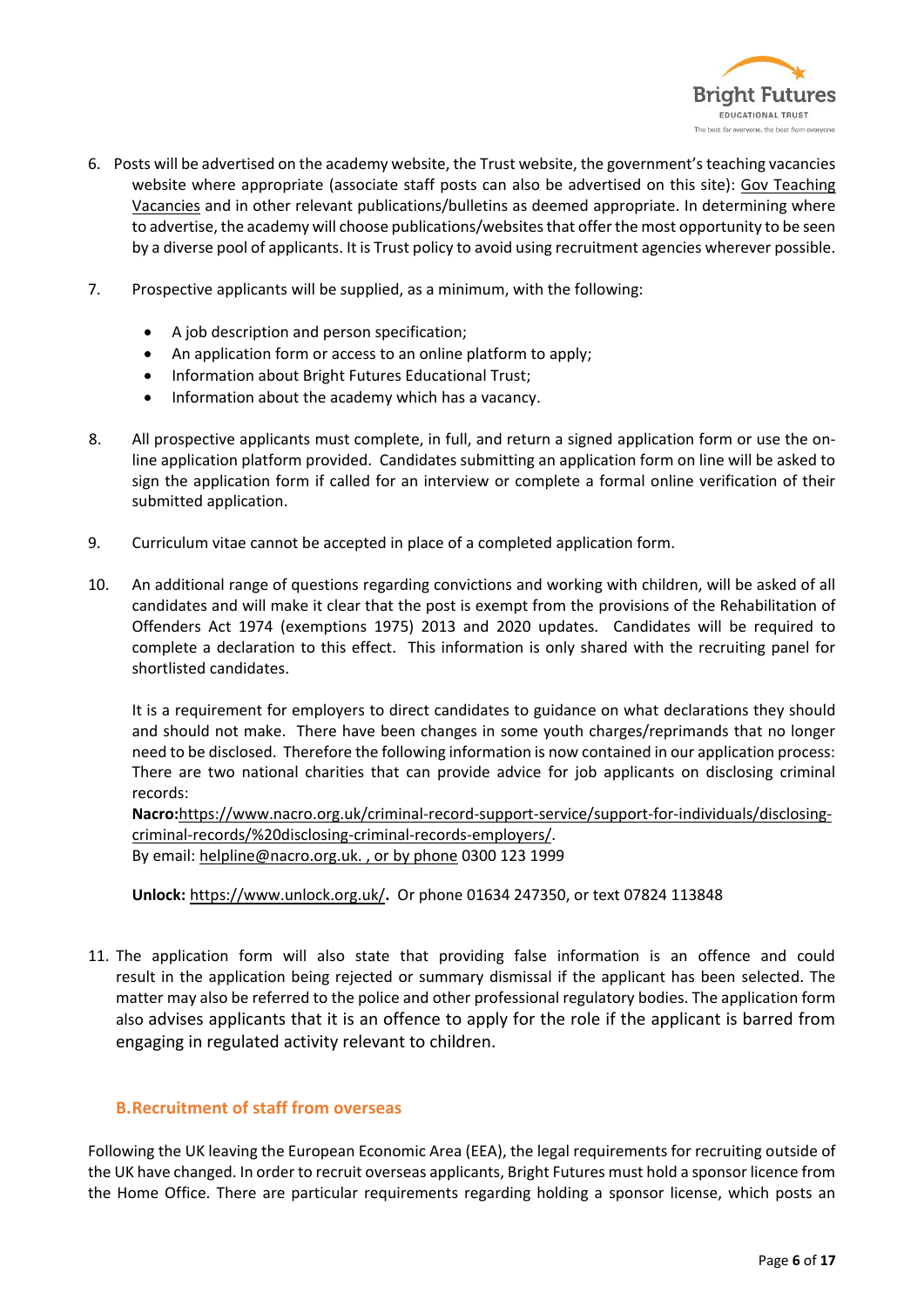

employer can fill with overseas workers and how employers access pre-employment checks. Please contact the Director of HR & Strategy for more information.

#### **C. Short Listing**

Applicants will be shortlisted against the Job Description, Person Specification and advertisement for the post. The criteria for selection will be consistently applied to all applicants and a record kept of the outcomes for each candidate against this criterion.

If the field of applicants is felt to be weak, the post may be re-advertised.

#### **D. References**

The purpose of seeking references is to obtain objective and factual information to support appointment decisions. References should be scrutinised and any concerns resolved satisfactorily before any appointment is confirmed. On receipt, references should be checked to ensure that all specific questions have been answered satisfactorily. The referee should be contacted to provide further clarification as appropriate and the answers should be compared for consistency with the application form.

- 1. Where possible, references will be taken up after shortlisting and before the selection stage so that any discrepancies can be probed during the selection stage.
- 2. References will be sought directly from the referee. The referee provided should be a senior person in the organisation and not a peer colleague. Open references will not be accepted. References provided by the candidate will not be accepted.
- 3. A minimum of two references will be obtained, one of which should always come from the most recent or current employer. Current employment referees will only be approached when the candidate consents.
- 4. Where a candidate is not currently employed, verification of their most recent period of employment and the reason for leaving should be obtained from the employer.
- 5. Referees will always be asked specific questions about:
	- employment dates, post held and reason for leaving
	- the candidate's suitability for working with children and young people;
	- any disciplinary warnings, including time-expired warnings, that relate to the safeguarding of children;
	- the candidate's suitability for the post
- 6. Any information about past disciplinary action or allegations should be considered carefully when assessing the applicant's suitability for the post.
- 7. Where necessary, previous employers who have not been named as referees will be contacted in order to clarify any anomalies or discrepancies. A detailed written note will be kept of any such exchanges.
- 8. Where two referees are provided from the same employment, previous employers should be contacted instead, where a previous employment was within five years.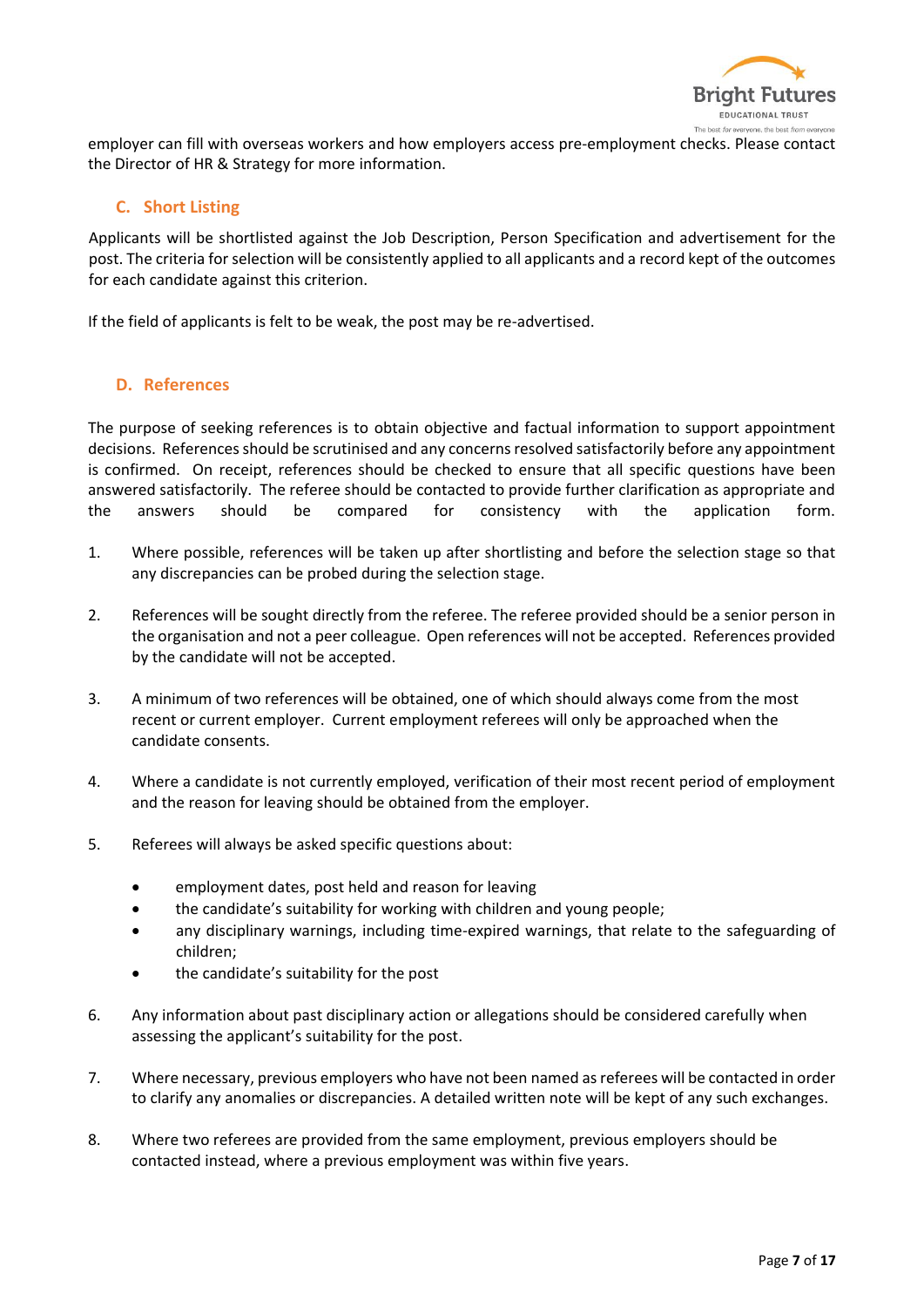

- 9. If an applicant is not currently employed in a post working with children, an additional reference will be sought from the most recent employment in which the applicant has worked with children to confirm details of the applicant's employment and his/her reasons for leaving.
- 10. Where the individual has not had two employers, suitable alternatives need to be sought as an alternative for the second reference where it is practical to do so. For example, for a recently trained teacher, the training provider may be approached. It is important, wherever possible, that all references are supplied in a professional capacity. Where the information supplied on a reference is limited, for example, just provides confirmation of employment dates; then additional information should be sought from a further referee.
- 11. All employees are entitled to see and receive, if requested, copies of their references, unless they have been provided in strictest confidence. In these instances, the candidate should be referred to the reference provider to request a copy. Any queries regarding this should be referred to the Trust's Data Protection Officer by emailing: [dataprotection@bfet.uk](mailto:dataprotection@bfet.uk)
- 12. Where a reference is received by email, it should be checked to ensure it's from a legitimate source. The covering email along with its electronic signature should be retained with the reference as evidence of its authenticity.

#### **E.Interview and Selection**

- 1. Candidates will be provided, in advance, with an overview of the selection activities to be used throughout. In addition, candidates should also be provided with further detail of the selection activities on the day of the selection, to give candidates, where appropriate, time to prepare.
- 2. Selection activities are likely to include a range of assessment situations which are deemed to be relevant, for example:
	- Appointments to teaching posts will include a lesson undertaken by the applicant and observed;
	- Leadership appointments may include the applicant observing a lesson and then providing feedback to the teacher;
	- Candidates for school-based roles will have the opportunity to tour the academy or see their normal work areas and facilities;
	- Pupil/Student panels will usually be incorporated into the interview process for school leadership posts.
	- Practical tasks relevant to the vacancy may be incorporated into the selection processes for all posts. For example, teaching a lesson, handling a difficult phone call or classroom situation, analysing financial data, a maintenance/facilities task, chairing a team meeting or administration task.
- 3. The questions asked by the panel will be aimed at obtaining evidence of how each applicant meets the requirements of the Job Description and the Person Specification. The same areas of questioning will be covered for each applicant and no questions which would discriminate directly or indirectly on protected characteristics under the Equality Act 2010 will be asked. Appendix 1 contains some helpful tips for all panel members on avoiding bias in the selection process. It is recommended that the chair of the selection panel shares this with the panel ahead of the selection commencing.
- 4. Candidates will be required to:
	- Explain any gaps in employment;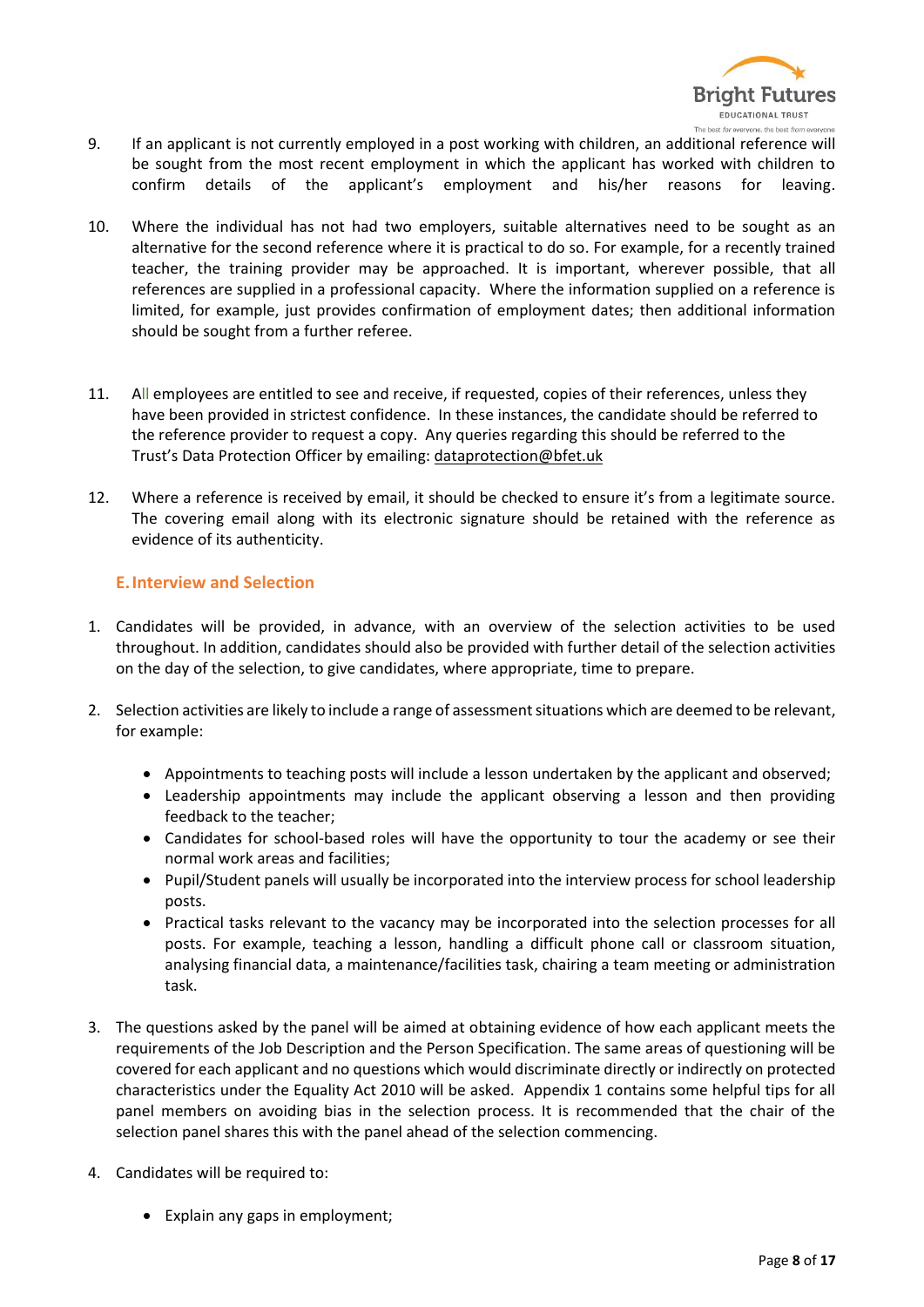

- Explain satisfactorily any anomalies or discrepancies in the information available to the panel;
- Declare any information that is likely to appear on the DBS disclosure.
- 5. In addition, all interviews will explore issues relating to safeguarding and promoting the welfare of children and young people including:
	- Motivation to work with children and young people;
	- Ability to form and maintain appropriate relationships and personal and professional boundaries with children and young people;
	- Emotional resilience in working with challenging behaviour/situations;
	- Attitudes and approaches to maintaining discipline.

#### **F. Pre-employment Checks**

- 1. An offer of appointment to a successful candidate will be conditional upon the successful completion of pre-employment checks. When appointing new staff, the people leading the appointment process will:
	- Have obtained two references, which are deemed to be satisfactory. Please remember to determine if they are satisfactory. Considerations should include content such as previous disciplinary record, any allegations made, the standard of performance in post, confirmation of employment dates etc;
	- Verify a candidate's identity, preferably from current photographic identification and proof of address. It is recommended that this check is carried out as part of the selection process. Care should be taken where a person has changed their name. It is recommended that the birth certificate is used as part of the identification verification process. More information can be found on the government's website for DBS checks: [https://www.gov.uk/government/publications/dbs-identity-checking-guidelines/id-checking](https://www.gov.uk/government/publications/dbs-identity-checking-guidelines/id-checking-guidelines-for-dbs-check-applications-from-3-september-2018)[guidelines-for-dbs-check-applications-from-3-september-2018;](https://www.gov.uk/government/publications/dbs-identity-checking-guidelines/id-checking-guidelines-for-dbs-check-applications-from-3-september-2018) And also more general government guidance on verifying someone's identity: [How to prove and verify someone's identity -](https://www.gov.uk/government/publications/identity-proofing-and-verification-of-an-individual/how-to-prove-and-verify-someones-identity) GOV.UK (www.gov.uk)
	- Obtain an enhanced DBS disclosure certificate with a barred list check where the candidate will be engaging in a regulated activity, which is likely to be all employed posts. Copies of the DBS documentation provided should not retained unless they serve the purpose of the required identity check or right to work checks. See DBS checks for further detail on page 11.

In **exceptional** circumstances, with agreement from the Principal/CEO/COO, an academy or central team may allow a candidate to start prior to receipt of a full DBS if they obtain a separate barred list check and if, after carrying out a risk assessment, an individual is judged as suitable to start work in a regulated activity before the DBS certificate is available. In these circumstances the candidate will be appropriately supervised until DBS clearance is received.

• Require the candidate to provide proof of professional status and actual certificates of qualifications as appropriate for the post, for verification. If the original documentation is not available, the academy/central operations team will require sight of a properly certified copy. It is recommended that this check is carried out as part of the selection process;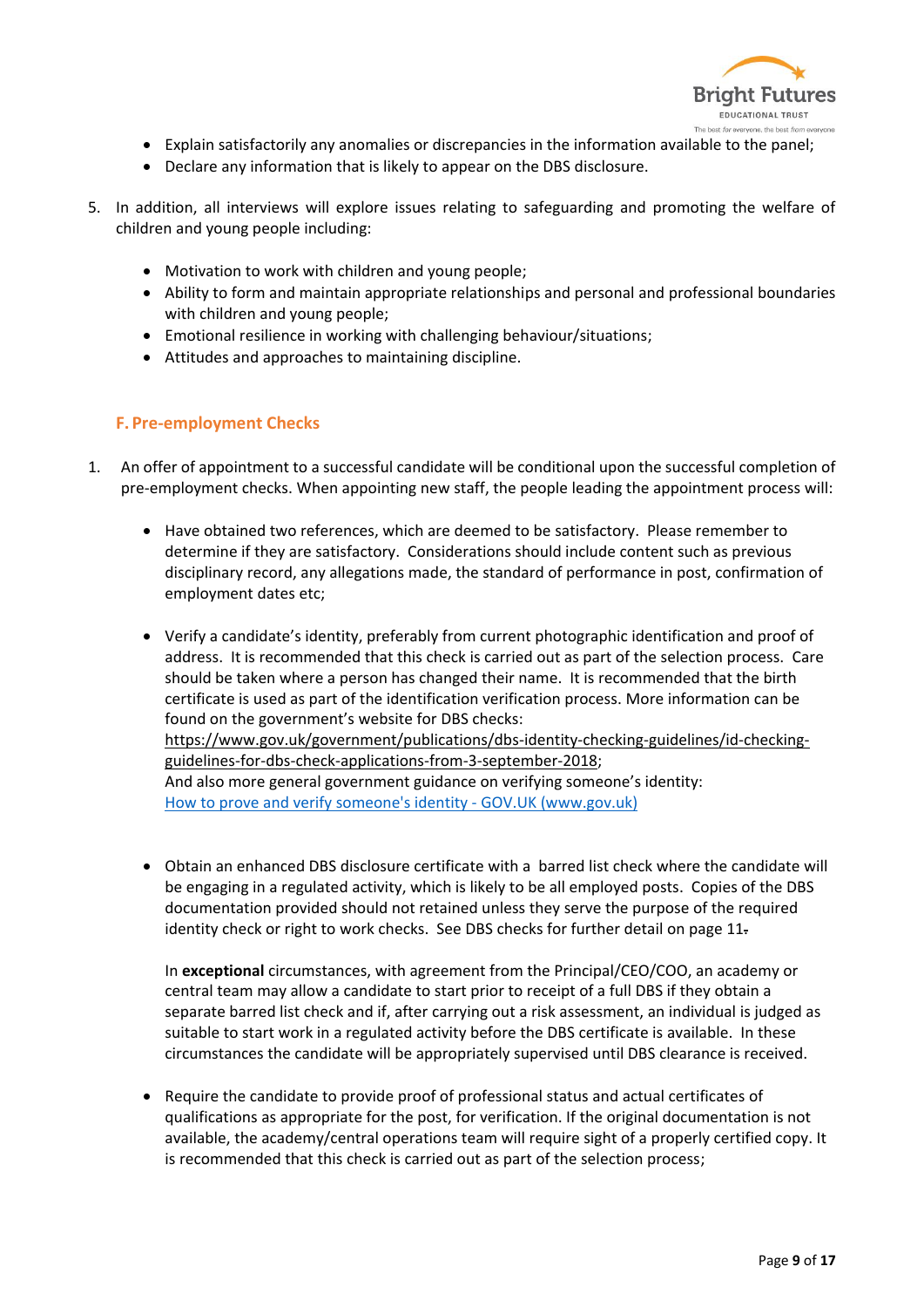

• Verify the candidate's evidence of the right to work in the UK, in accordance with government guidance. [https://www.gov.uk/government/publications/right-to-work-checks-employers](https://www.gov.uk/government/publications/right-to-work-checks-employers-guide)[guide.](https://www.gov.uk/government/publications/right-to-work-checks-employers-guide) On this webpage there is a link to a detailed employer guide on right to work checks: [https://assets.publishing.service.gov.uk/government/uploads/system/uploads/attachment\\_dat](https://assets.publishing.service.gov.uk/government/uploads/system/uploads/attachment_data/file/946589/An_employer_s_guide_to_right_to_work_checks.pdf) [a/file/946589/An\\_employer\\_s\\_guide\\_to\\_right\\_to\\_work\\_checks.pdf.](https://assets.publishing.service.gov.uk/government/uploads/system/uploads/attachment_data/file/946589/An_employer_s_guide_to_right_to_work_checks.pdf)

For British citizens this evidence will usually be a passport, or birth certificate and national insurance card. For other applicants with effect from 6<sup>th</sup> April 2022 employers can no longer accept biometric residence cards or permits and the applicant will need to provide evidence of their right to work by sharing with Bright Futures Educational Trust an online 'share' code provided by the Home Office, along with their date of birth so that the Trust can undertake an on line check. Full details are in the above link. The link to the online service is: <https://www.gov.uk/view-right-to-work>

**This identification then has to be held as a copy of the staff file of the candidate appointed. The copy should be signed and dated by the person who saw the original document or undertook the online Home Office check;**

- Verify that a candidate to be employed as a teacher is not subject to a Prohibition Order by the Secretary of State using the DfE employer access: [Access DfE services \(education.gov.uk\)](https://services.signin.education.gov.uk/my-services)
- For leadership and management posts, including TLR responsibilities, ensure that the 'Prohibition from management' (Section 128) check is completed, using the same DfE Portal. This check will therefore be needed for some internal promotions, as it may not have been necessary at the initial appointment stage.

This Section 128 prohibition check is also required for all members, trustees and governors;

- Receive a completed medical questionnaire from the candidate and agreement that the candidate will attend an occupational health appointment if necessary, in order to understand any recommended adjustments;
- Individuals who have lived or worked outside the UK must undergo the same checks as all other staff. This includes obtaining (via the applicant) an enhanced DBS certificate (including barred list information, for those who will be engaging in regulated activity) even if the individual has never been to the UK.

In addition, academies and central operations teams must make any further checks they think appropriate so that any relevant events that occurred outside the UK can be considered. Further details are available in section 262 (page 68) of Keeping Children Safe in Education 2021. [Keeping children safe in education 2021 \(publishing.service.gov.uk\)](https://assets.publishing.service.gov.uk/government/uploads/system/uploads/attachment_data/file/1007260/Keeping_children_safe_in_education_2021.pdf) and the Home Office [Criminal records checks for overseas applicants -](https://www.gov.uk/government/publications/criminal-records-checks-for-overseas-applicants) GOV.UK (www.gov.uk)

Please refer to the Director of HR & Strategy for further information should this apply.

- 2. All checks will be:
	- Confirmed in writing.
	- Documented and retained on the individual's personnel file.
	- Recorded on the appropriate systems within academies or the central operations team.
	- Followed up if they are unsatisfactory, or if there are any discrepancies in the information received.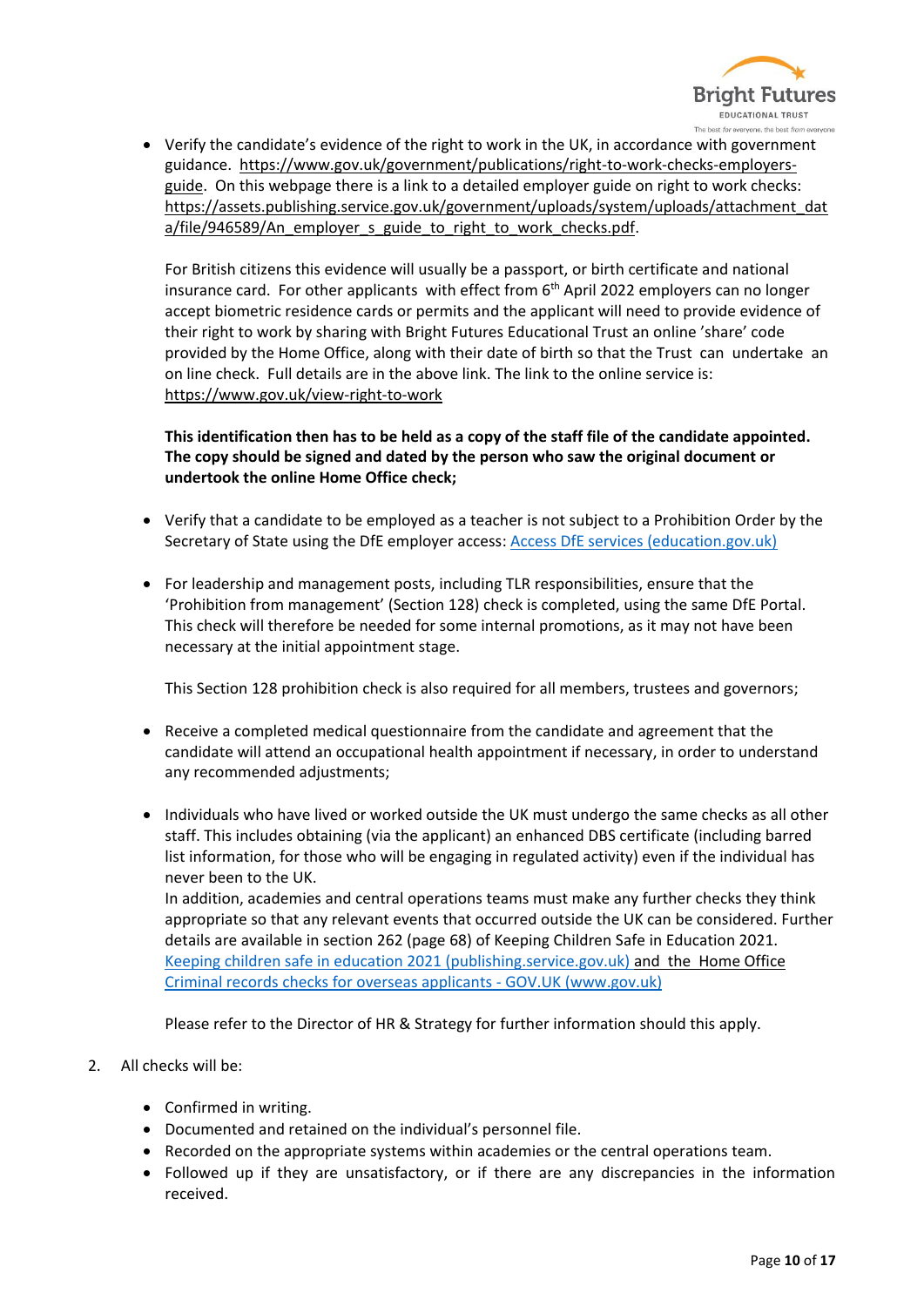

3. Employment will only commence once all the checks and procedures have been satisfactorily completed.

#### **G. Disclosure and Barring Service (DBS) checks**

- 1. All staff, local governors, members and trustees and volunteers appointed will be required to undertake an Enhanced DBS check with barred list information, prior to commencing their employment/appointment. This applies to all those engaged in regulated activity and those with unsupervised access to children, which is likely to be all staff employed in an academy and the central trust teams.
- 2. Contractors and employees of contractors, who work on our premises, where their work allows them an opportunity for unsupervised contact with children, will be required to have an enhanced DBS check, ahead of commencing work. The onus is on the contractor to undertake this and provide evidence to the academy.
- 3. All information regarding the DBS and barred list including Name, Date, DBS number and person who checked the DBS must be recorded on the academy's, or central Trust's Single Central Record.
- 4. Where a DBS check identifies a concern, this should be referred to the Principal/Head or Director of HR for the central operations team. The Principal/Director of HR will risk assess the situation. If it is decided that the individual can have DBS clearance, he or she will email the person responsible for the Single Central Record (SCR) confirming that they have conducted a risk assessment and are satisfied to confirm employment. (No details of the content of the risk assessment will be sent to or held by the SCR holder). The SCR will hold a field confirming that the Principal has seen the outcomes of the DBS check.
- 5. As an organisation using the Disclosure and Barring Service (DBS) to help assess the suitability of applicants for positions of trust, the Trust must comply fully with the Code of Practice regarding the correct handling, use, storage, retention and disposal of certificates and certificate information.
- 6. The government's guidance on DBS checks for existing staff is set out in Keeping Children Safe in Education revised guidance 2021 (The link is in the further information section on page 14). If a person moves from a post which is not regulated, to a regulated post, then a DBS check or a barred list check will be undertaken at this time.
- 7. Once in our employment, there is no requirement to undertake routine DBS checks on existing staff however it is important that 'active safeguarding' takes place and any observed concerns are reported to the Principal/Head or appropriate senior manager in the central teams and investigated and documented; annual safeguarding refresher training takes place and staff are vigilant at all times.
- 8. The DBS offers an update service; which individuals can join at the point of application for a new DBS check. This enables future status checks to be carried out to confirm that no new information has been added to the certificate since its issue. This allows portability of a certificate across employers. Academies can use this service with the consent of the applicant and once they have confirmed that the certificate matches the individual's identity. The certificate must be for the appropriate level of workforce and level of check i.e. enhanced including barred list information.
- 9. DBS certificates should **not** be retained on a staff file due to data privacy regulations. The letter of confirmation received from the electronic service should be retained on the file, with a note of the initials of the member of staff who verified the original certificate and the date it was seen.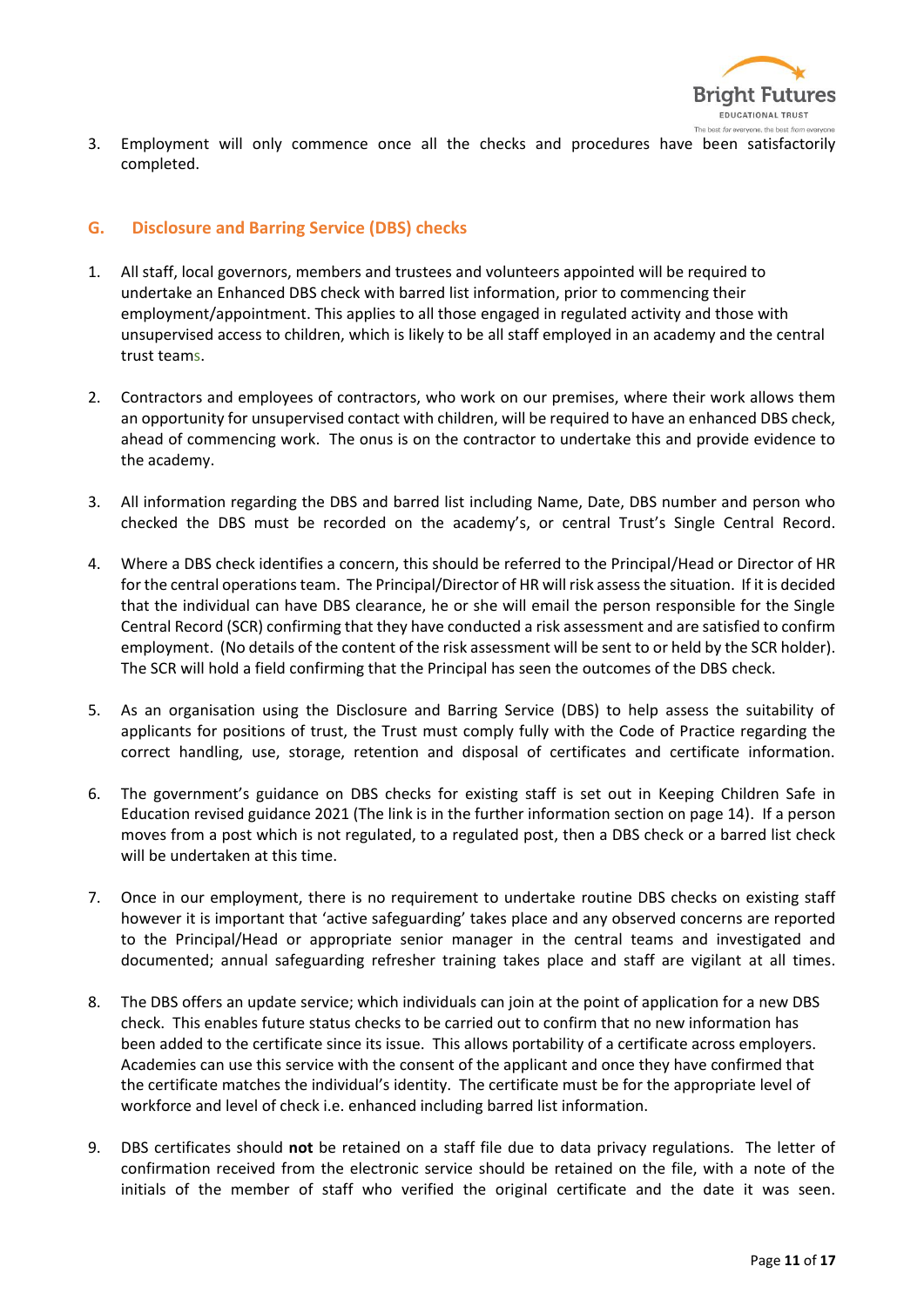

#### **H. Disqualification under the Childcare Act**

- 1. These regulations apply to early years' provision within academies and include education and any supervised activity for a child from birth until the 1 September following their fifth birthday. It applies to all provision for children in that age range during and outside academy hours, including in academy nursery and reception classes. The relevant regulations also apply to later year's provision (i.e. children under age 8) in the more limited circumstances of childcare that is provided outside of academy hours including breakfast clubs and after academy care.
- 2. Recruiting staff need to be made aware of the document 'Disqualification under the Childcare Act July 2018 update – statutory guidance for schools' in order to understand its potential impact on the recruitment process and in particular within a primary academy setting. Disqualification under the Childcare Act 2006 - [GOV.UK \(www.gov.uk\)](https://www.gov.uk/government/publications/disqualification-under-the-childcare-act-2006/disqualification-under-the-childcare-act-2006)
- 3. In brief, academies may not employ people to work in these early or later years' settings or allow them to be directly concerned in their management, if they are "disqualified". The grounds for disqualification are not only that a person is barred from working with children (included on the children's barred list) but also include, in summary, that:
	- They have been cautioned for, convicted of or charged with certain violent and sexual criminal offences against children and adults, at home or abroad
	- Other orders have been made against them relating to their care of children.
	- They have had their registration cancelled in relation to childcare or children's homes or have been disqualified from private fostering.
- 4. In line with the relevant regulation and as part of the pre-advertising preparation, the academy should determine if the role to be advertised falls under the remit of the updated regulations. Where the role is captured by the regulations a disclosure should be included in the application pack, for completion by all candidates. HR contacts in academies have access to this Bright Futures disclosure document.
- 5. Members of staff should be informed that they are not required to disclose the spent cautions.
- 6. All academies must keep a record of those appointments covered by the regulations, and the date disqualification checks were completed. This should be held on the Single Central Record.
- 7. Personal information that is relevant to disqualification will be retained on the member of staff's personnel file.

*Please note that the requirement to disclose information relating to those living in the same household, in an academy situation, has been removed in 2018. It still applies to a domestic premises offering childcare.*

### **Record Retention/Data Protection**

1**.** Each academy will retain the following information which will make up part of the personnel file, for the successful candidate: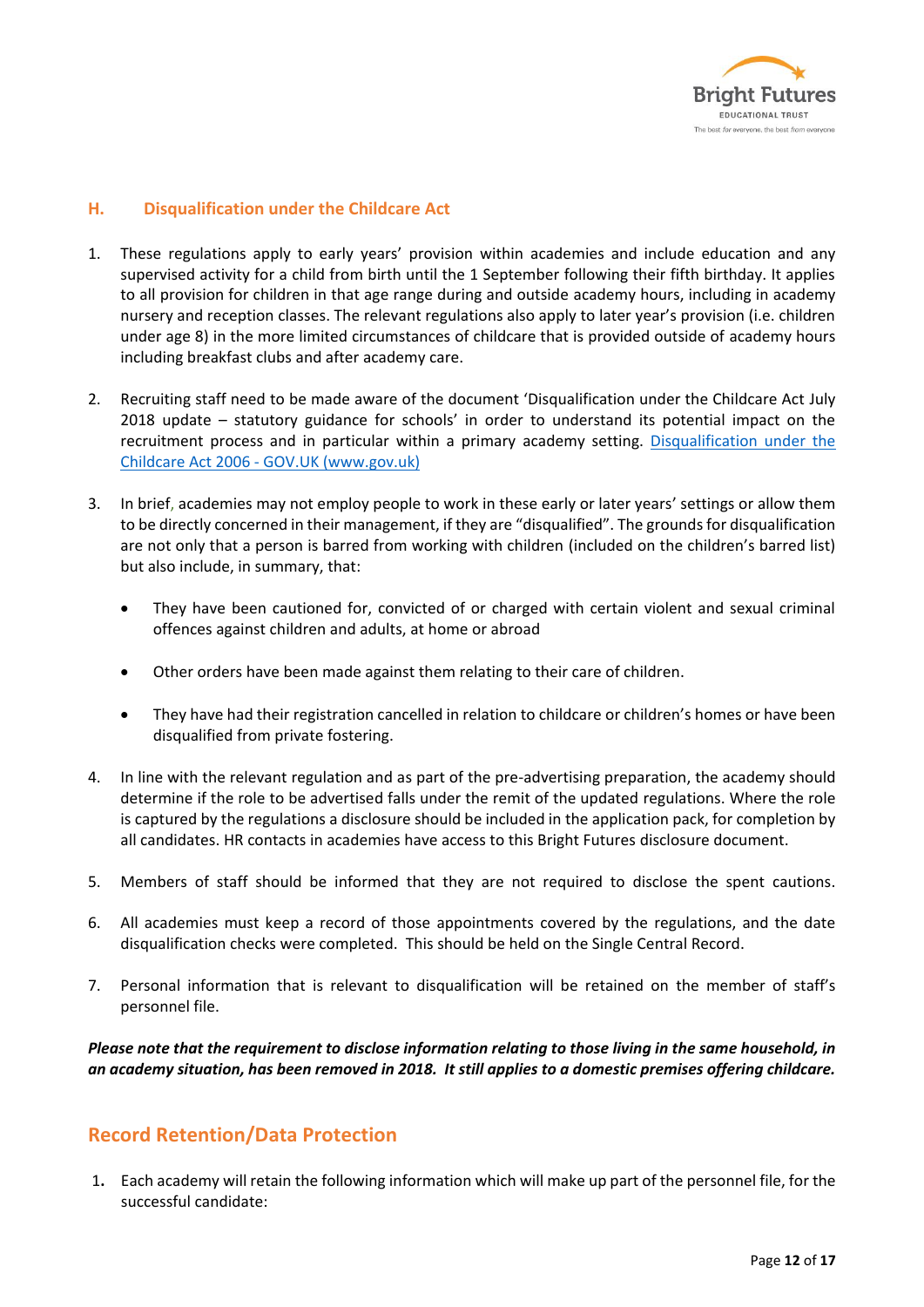

- Completed and signed Application Form
- References
- Copies of the proof of identity, right to work in the UK and academic qualifications
- Verification of suitability (i.e. assessment outcomes)
- Evidence of the DBS clearance (the DBS number, date of issue, not the actual DBS form or certificate)
- Single Central Record of Recruitment Vetting checks-see below
- 2. Each academy/the central operations team will retain all interview /selection notes on all applicants for a six- month period, after which the notes will be shredded.
- 3. The six-month retention period allows the academy to deal with any data access request or recruitment complaint.
- 4. Under the Data Privacy Act 2018, applicants have a right to request access to notes written about them during the recruitment process. Applicants who wish to access their interview notes must make a subject access request in writing to the Principal within six months of the interview date.

## **Single Central Record (SCR)**

- 1. In line with the DfE requirements, each academy and the Trust's central office will keep and maintain a single central record of recruitment and vetting checks. The list will record:
	- All staff, including salaried trainee teachers, who are employed at the academy
	- Any casual staff, supply agency staff whether employed directly or through an agency. The agency/employer of these staff is responsible for undertaking the relevant checks. The SCR should contain a note of the date that the agency confirmed that the checks has been completed, clearance obtained and the relevant DBS certificate seen.
	- Volunteers
	- Local Governors
	- Those who provide additional instruction/support for the children/young people who require a DBS check as per regulated activity guidance
	- The trust's central team's SCR will include staff employed in the central team, along with trustees and members
- 2. The Single Central Record will indicate whether or not the following have been completed:
	- Identity checks
	- Qualification checks
	- Checks of right to work in the UK
	- Evidence of enhanced DBS clearance
	- Evidence of a barred list check where appropriate
	- Any Disqualification under the Childcare Act declaration where appropriate
	- Prohibition from teaching check
	- A section 128 check (for management positions, governors, trustees and members).
	- Further checks on people who have lived or worked outside of the UK, where appropriate
	- Dates of all checks
	- Person who completes the checks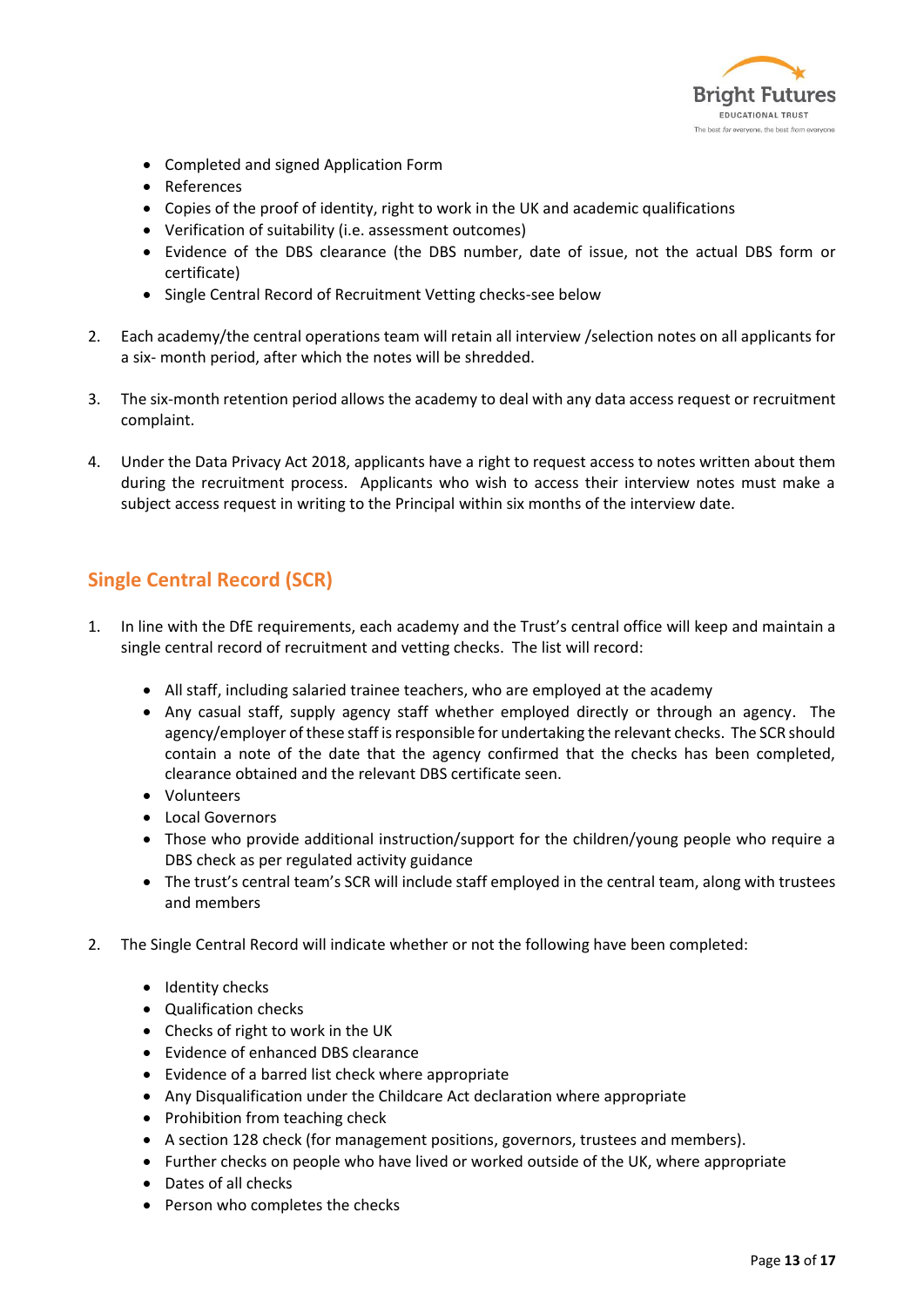

# **Probationary Periods**

All staff, support staff, leadership and teaching staff, who are new appointments to the Trust will be subject to a probationary period during which their performance, conduct and suitability for employment will be monitored. The Statement of Particulars provides the detail. This does not apply to internal transfers from one academy to another.

#### **Induction**

All staff will be invited to attend an induction to the Trust, these sessions are offered at the start of each term.

All staff and volunteers who are new to an academy as part of their local induction, will receive information on the academy's safeguarding policy and procedures and guidance on safe working practices as part of their induction training.

All successful candidates will have the opportunity to attend any appropriate training/CPD.

### **Adults working with us who are not directly employed by the Trust**

- 1. Supply Staff Academies must check with the relevant supply agency that the required checks have been carried out to the extent relevant to that person: identity, enhanced disclosure, right to work in the UK, barred list, prohibition, qualifications, overseas checks. Written confirmation from the supply agency that all relevant checks have been satisfactorily completed must be obtained. The single central register must show that all these checks have been carried out to the extent relevant and, in addition that the academy has carried out its own identity check when the supply staff member arrived at the academy.
- 2. Volunteers –Academies will carry out DBS and pre-start vetting checks appropriate to the particular post and require regular volunteers to provide details of two referees. References will be taken up as detailed in the policy above. Volunteers who help on an occasional basis (eg trips/PTA events) are supervised, in accordance with legislation.
- 3. Contractors Academies will ensure that contractors (including those "workers" on payroll, self employed contactors, or any employee of a contractor), working for Bright Futures has been subject to the appropriate level of DBS and identity checks relevant to the tasks they are undertaking. Appropriate supervision will be put in place accordingly. Written confirmation from the contractor's employer that all relevant checks have been satisfactorily completed must be obtained. Anyone undertaking work for the Trust that is regulated activity must be subject to the same pre-screening requirements as for employees as detailed in Section F prior to commencing the work. The responsibility for conducting pre-screening checks will depend on the employment status of the individual – please see table below. Please refer to the Regulated Activity section on page 5 for guidance on this type of work. The academy will check the identity of contractors and their staff on arrival.

#### **All those attending schools for whom no checks have been obtained must be supervised**.

Individual academies are responsible for determining the appropriate level of supervision depending on the circumstances. This will include wearing the appropriate visitors badge and being escorted by a member of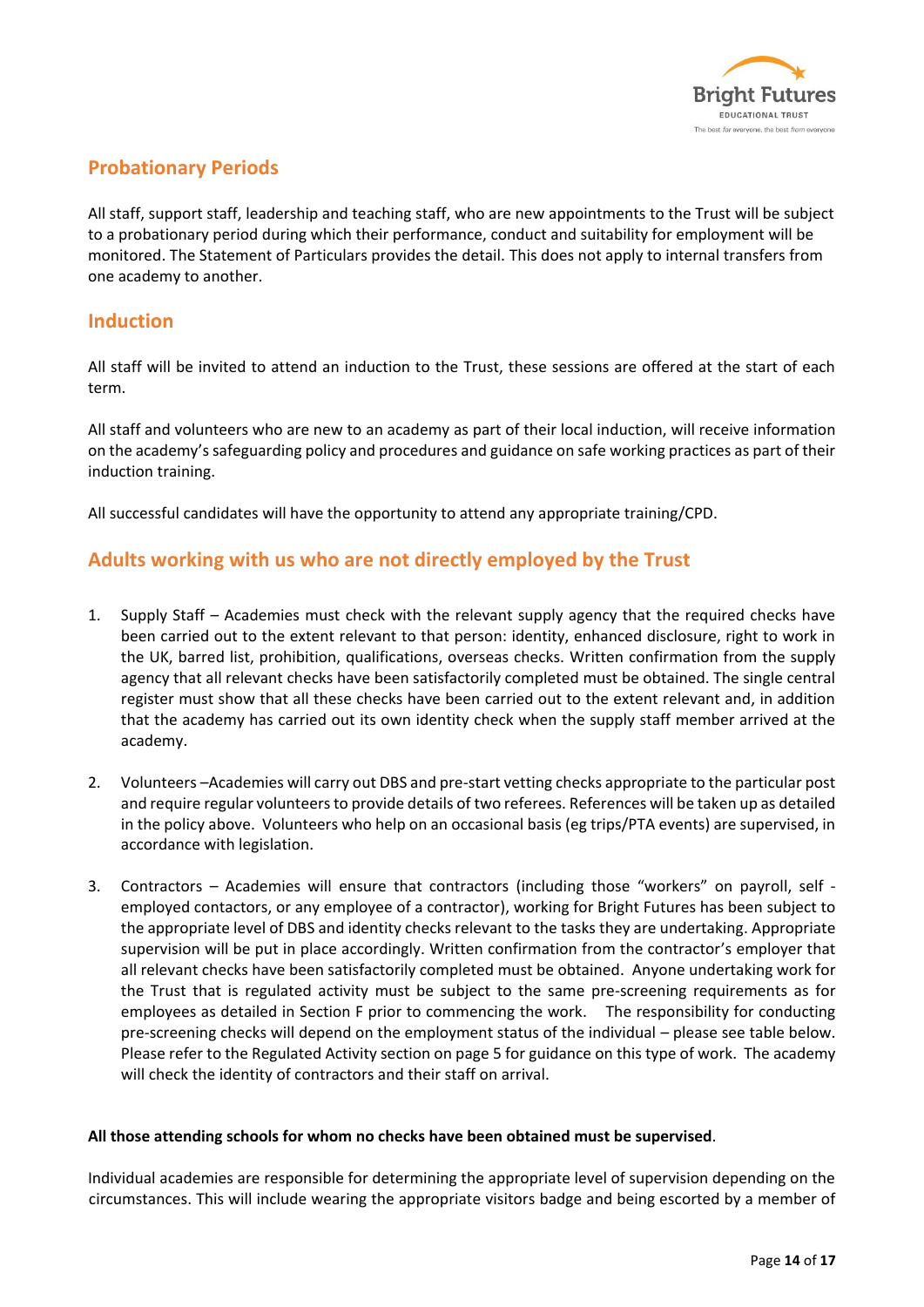

staff whilst on the school premises from arrival to departure from the site. Please see the Trust's Visiting Speakers policy [here](http://bfet.co.uk/wp-content/uploads/2020/06/Visiting-Speakers-Policy-May-2020-1.pdf).

The table below outlines examples of the DBS and pre-screening requirements for contractors and workers.

| <b>Scenario</b>                                                                                                                                                                                        | <b>Regulated</b><br><b>Activity</b> | <b>Level of DBS</b><br>required                          | <b>Statutory pre-</b><br>employment<br>checks*                                       |  |
|--------------------------------------------------------------------------------------------------------------------------------------------------------------------------------------------------------|-------------------------------------|----------------------------------------------------------|--------------------------------------------------------------------------------------|--|
| A contractor/worker attends a school with<br>opportunity for unsupervised access to children<br>for any duration                                                                                       | Y                                   | Enhanced with<br>children's Barred<br>List check         | γ*                                                                                   |  |
| A contractor/worker regularly attends a school<br>with supervised access to children that does not<br>meet the condition related to<br>frequency/duration defined on page 5 of this<br>policy          | N                                   | Enhanced<br>without<br>Children's Barred<br>List check   | N except<br>Identity check<br>/sign in process                                       |  |
| A contractor/worker attends a school to provide<br>unsupervised support to adults more than 4<br>times in a 30 day period.                                                                             | Υ                                   | Enhanced with<br>Children's Barred<br>check              | γ*                                                                                   |  |
| A contractor/worker attends a school with<br>adequate supervision to provide support to<br>adults less than 4 times in a 30 day period                                                                 | N                                   | Enhanced<br>without a<br>Children's Barred<br>List check | N except identity<br>check/sign in<br>process                                        |  |
| A contractor/worker attends a school to provide<br>training to adults with appropriate level of<br>supervision                                                                                         | N                                   | Enhanced<br>without<br>Children's Barred<br>check        | N except Identity<br>check/sign in<br>process                                        |  |
| SLE or NLE attends a school to provide<br>unsupervised support to adults more than 4<br>times in a 30 day period                                                                                       | Y                                   | Enhanced with<br>Children's Barred<br>check              | provided by<br>Y*<br>employer to the<br>Development<br>Network                       |  |
| ITT trainees attend school with opportunity for<br>unsupervised access to children                                                                                                                     | Y                                   | Enhanced with<br>children's Barred<br>List check         | Y* undertaken by<br>provider and<br>assurance shared<br>with the<br>placement school |  |
| A contractor/worker provides remote support to<br>Adults (online or off school site)<br>*written assurance of these checks including the appropriate DBS check to be provided by 3 <sup>rd</sup> party | ${\sf N}$                           | N                                                        | $\mathsf{N}$                                                                         |  |
| employer or if self-employed undertaken by the Trust Central HR and if attending school regularly to meet                                                                                              |                                     |                                                          |                                                                                      |  |

the definition of regulated activity are recorded on the Trust SCR.

Full guidance on the presence of non-employees on academy sites can be obtained from the HR contact in academy.

# **Due diligence for contractors as part of the procurement process**

Where the Trust/Academy use contractors (either employed by a third party or self-employed) to provide services, they should set out their safeguarding requirements in the contract with the organisation/individual (KCSIE 2021) and undertake due diligence by: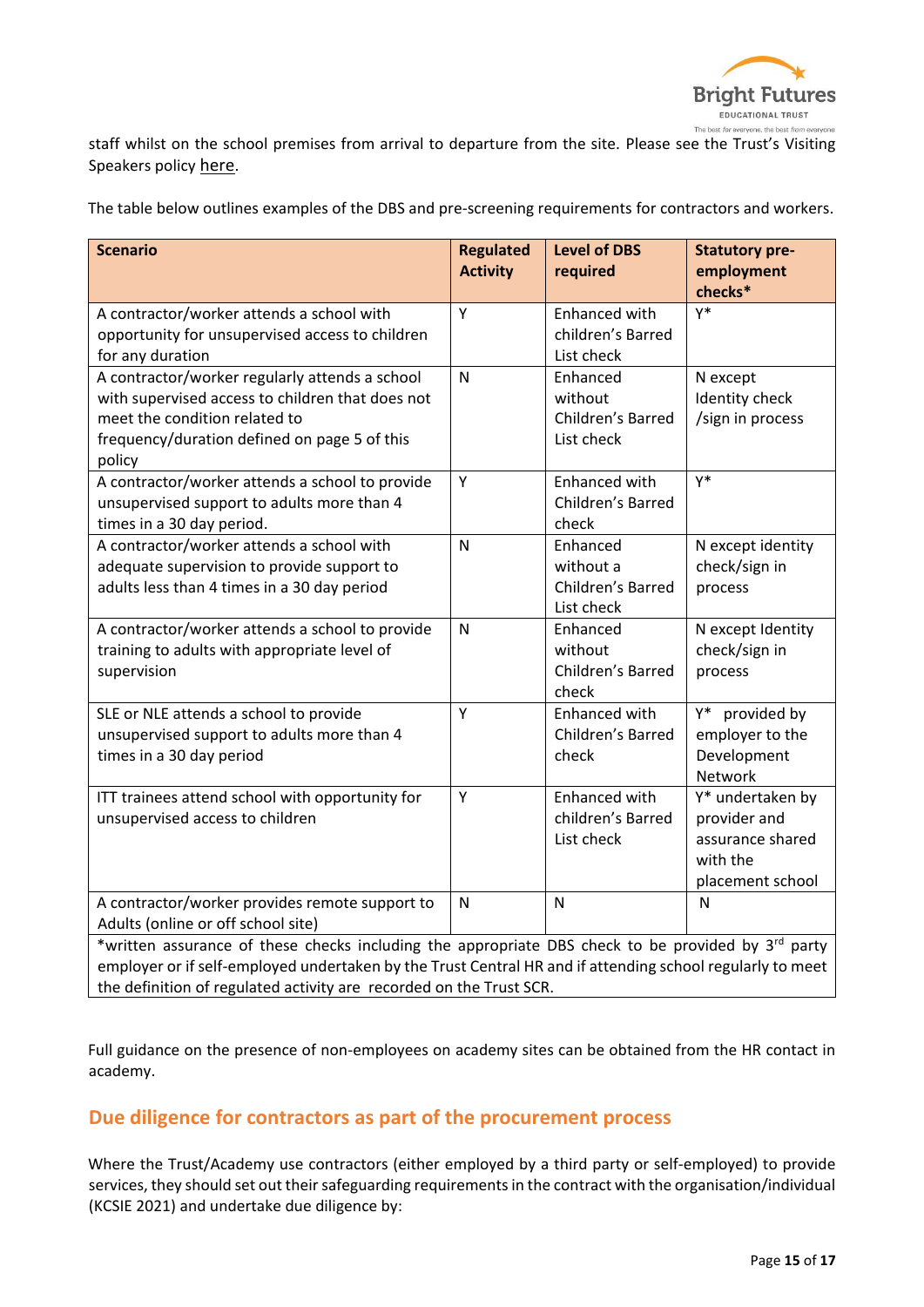

a) assessing their suitability to undertake the work required including checking qualifications, financial risk, evidence of service delivery and for self-employed contractors their past employment history including references and

b) for self-employed contractors, undertaking a IR35 assessment in conjunction with Finance to determine employment status. This assessment may determine that the person has to be placed on Bright Futures' payroll and taxed as a worker.

# **Further Information**

**Safer Recruitment training. Details of current face to face training and on line training opportunities can be found on the website of The Safer Recruitment consortium. The NSPCC offer an on-line course:** 

**<https://www.nspcc.org.uk/what-you-can-do/get-expert-training/safer-recruitment-training/>**

**Proof of right to work in the UK. Current and full details on the academy's responsibility for checking and holding the relevant documentation for appointees can be found on the government's website:** <https://www.gov.uk/government/publications/right-to-work-checks-employers-guide>

**Disqualification under the Childcare Act July 2018 update. For full details on roles this applies to see the government website:** 

**[https://www.gov.uk/government/publications/disqualification-under-the-childcare-act-](https://www.gov.uk/government/publications/disqualification-under-the-childcare-act-2006/disqualification-under-the-childcare-act-2006)[2006/disqualification-under-the-childcare-act-2006](https://www.gov.uk/government/publications/disqualification-under-the-childcare-act-2006/disqualification-under-the-childcare-act-2006)**

**Keeping Children Safe in Education 2021. This guidance sets out safer recruitment responsibilities which form the basis of this Policy:**

[Keeping children safe in education 2021 \(publishing.service.gov.uk\)](https://assets.publishing.service.gov.uk/government/uploads/system/uploads/attachment_data/file/1007260/Keeping_children_safe_in_education_2021.pdf)